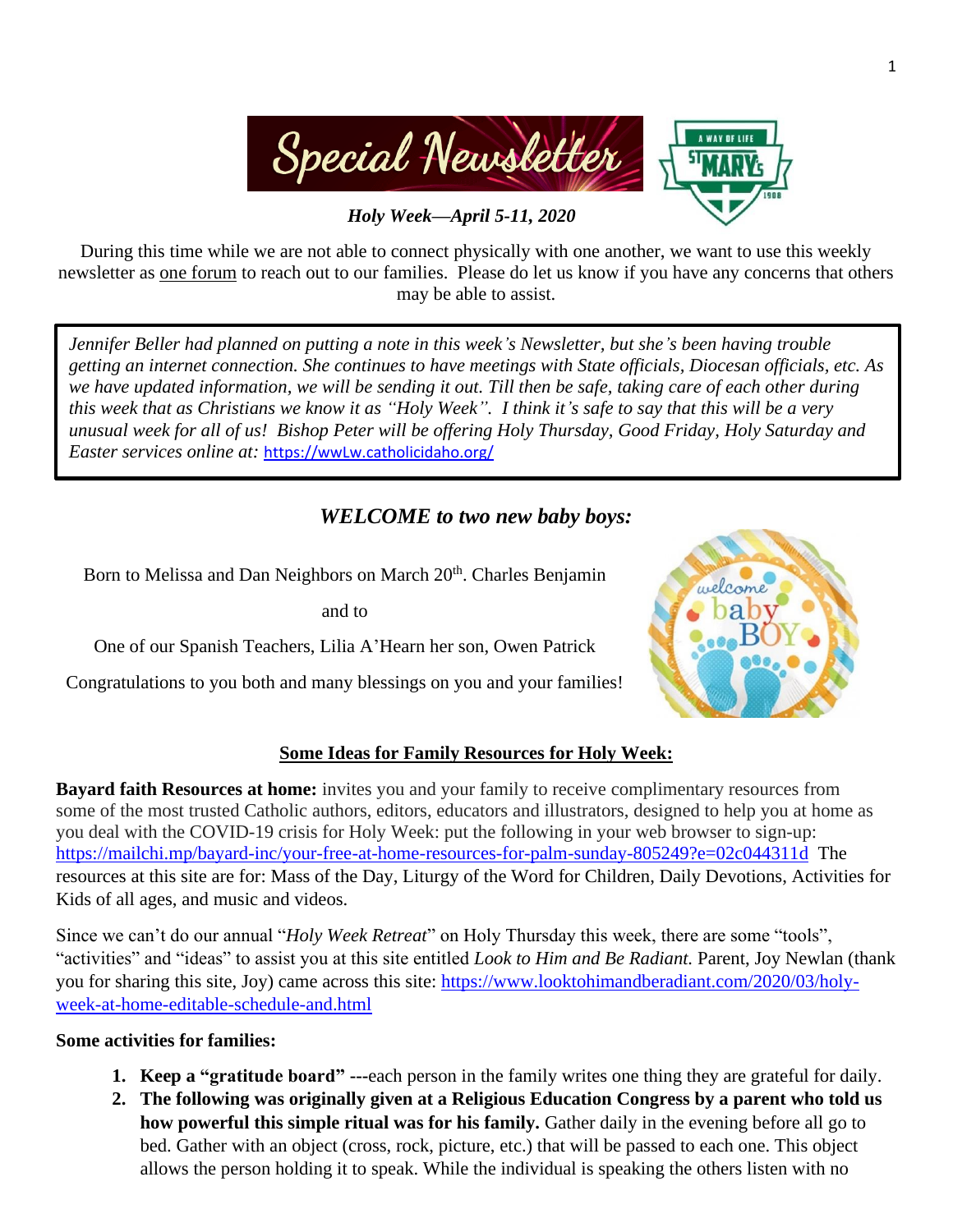joking, comments or asking questions. Each one in the family participates, no one can choose not to answer. There are two questions. The first question for the first round is: *What am I most sorry for that happened to me today?* After each one in the circle responds to this question the second round begins with the question: *What am I most grateful that happened to me today?* After all have finished, one parent prays words like the following: *"God we are sorry for the things that we've done today. We ask Your forgiveness and healing."* The other parent then would pray: *"God we are very grateful for the good things that have happened to each of us today. We ask You to bless each of us and may we have a good nights sleep. We ask this in the name of Jesus. Amen."* And then the parents bless each other and each child.

**3.** Other suggestions? Please send us your ideas.

**Sign-up for St. Mary's Parish Bulletin:** if you are not already signed up for Flocknote for the parish, here is how to do it. You can do this by going to the church's website *stmarysparishmoscow.org* Then click on the blue sheep (Parish Notification) and sign up. It is easy and **important**.

### **Check out this Sunday's Bulletin for Palm Sunday at:**

[6570075.hf375r4gyrdr22qt1vlkfkm7ub570px7zuz92jao1tulcakr3d@reply.flocknote.com](mailto:6570075.hf375r4gyrdr22qt1vlkfkm7ub570px7zuz92jao1tulcakr3d@reply.flocknote.com)

**A Prayer for Hope and Peace:** Heavenly father, I am your humble servant, I come before you today in need of hope. I need hope for a calm and joyful future. I need hope for love and kindness. I pray for peace and safety. Some say that the sky is at its darkest just before the light. I pray that this is true, for today seems stormy and dim. I need your light, Lord, in every way. I pray to be filled with your light. Help me to walk in your light, and live my life in faith and service. In your name I pray, Amen.

## **Reflection for Holy Week**

**The Lamb of God:** we know Jesus took away sin by absorbing and transforming sin. How? Perhaps an image might e helpful: Jesus took away our sins in the same way a filter purifies water. A filter takes in impure water, holds the impurities inside of itself, and gives back only the pure water. It transforms rather transmits. We see this in Jesus. Like the ultimate cleansing filter, he purifies life itself.

He takes in hatred, holds it, transforms it, and gives back love;

He takes in chaos, holds it, transforms it, and gives back order;

He takes in fear, holds it, transforms it, and gives back freedom;

He takes in jealousy, holds it, transforms it, and gives back affirmation;

He takes in Satan and [sin], holds them, transforms them, and gives back only God and forgiveness.

And, in doing this, Jesus doesn't want admirers, but *followers*. The Garden of Gethsemane invites us, everyone of us, to step in, and to step-up. It invites us to sweat a lover's blood so as to help absorb, purify, and transform tension and sin rather than simply transmit them. (From the booklet, "Daybreaks" pg. 42 by Msgr. Ronald Rolheiser, omi